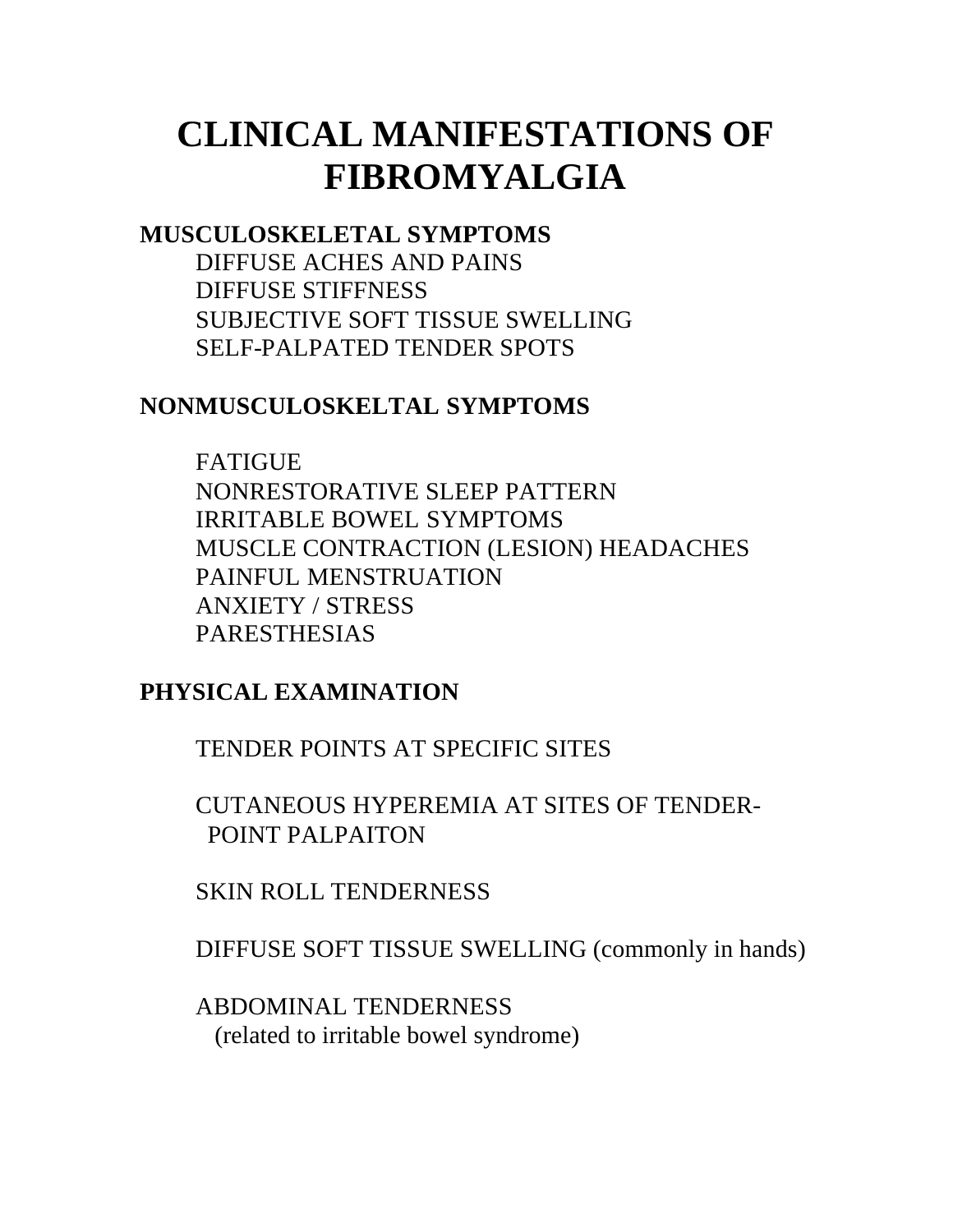## **DISORDERS THAT PRODUCE SIMILAR SYMPTOMS TO FIBROMYALGIA SYNDROME**

- SLEEP DISTURBANCES
- IRRITABLE BOWEL SYNDROME
- GENERALIZED FATIGUE
- CHRONIC HEADACHE
- TINGLING OR NUMBING SENSATIONS
- SWELLING OF THE JOINTS
- PSYCHOLOGICAL AND NEUROLOGICAL COMPLIANTS
- SYMPTOMS VARYING IN INTENSITY WITH ACTIVITY STRESS OR CHANGES IN WEATHER
- VARIOURS FORMS OF HYPOTHYROIDISM
- SERATONIN DECIFIENCY
- NECK AND/OR CRANIAL JOINT PROBLEMS
- POST-TRAUMATIC STRESS SYNDROME
- DISC LESIONS
- INTESTINAL DYSBIOSIS
- HYPOGLYCEMIA
- MULTIPLE SCLEROSIS
- ANEMIA
- RHEUMATOID ARTHRITIS
- LYME'S DISEASE
- SYSTEMIC TOXICITY
- HEAVY METAL LOAD
- ENZYME ABNORMALITIES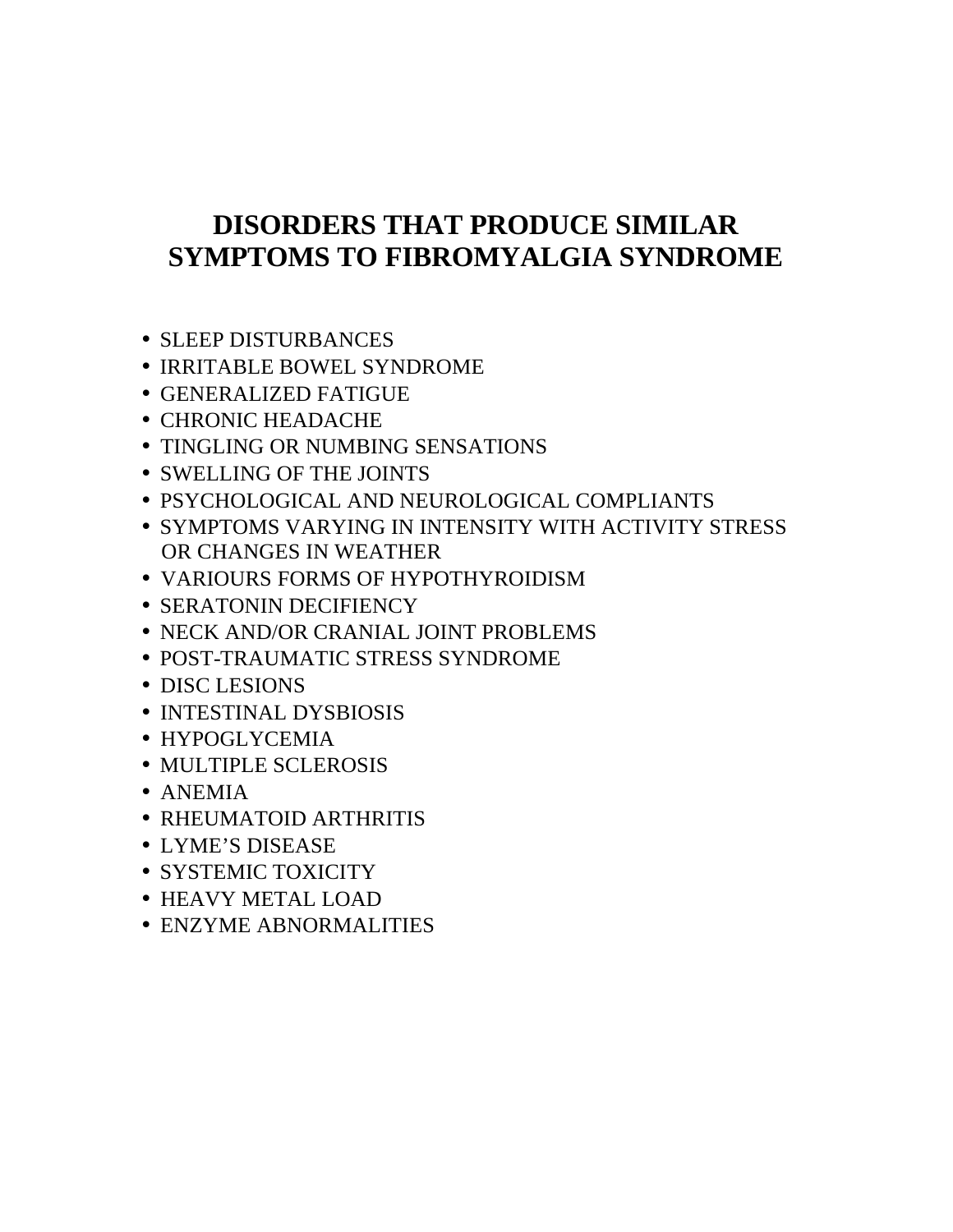# **CONSERVATIVE TREATMENT FOR FIBROMYALGIA SYNDROME**

# 1.EXERCISE

# 2.MASSAGE THERAPY

# 3.CHIROPRACTIC

- A. IMPROVES MOTION
- B. RELAXES MUSCLES
- C. DECREASES PAIN  $\rightarrow$  3 WAYS! (Nerves-spinal cord-brain)
	- \* Study… 1/3 symptoms gone, 1/3 better (Fitzgerald M.D. …J. of manual medicine '91)
- D. HELPS THE DISC
- E. IMPROVES MICRO CIRCULATION

4.ACUPUNCTURE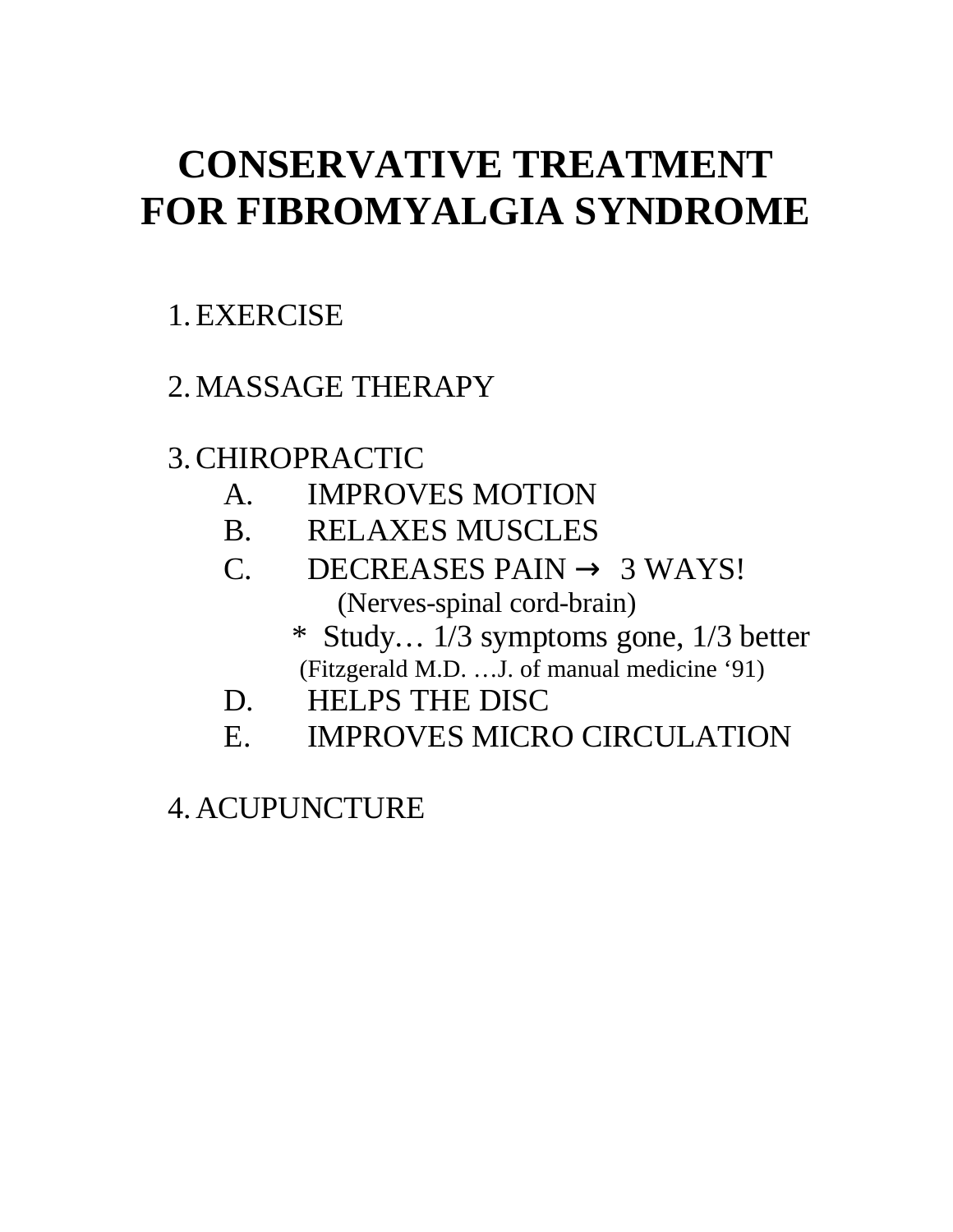# **NUTRITIONAL SUPPORT FOR FIBROMYALGIA SYNDROME**

- VITAMIN B6
- ZINC
- VITAMIN
- 5 HTP
- MULTI-VITAMIN
- MELATONIN
- DHEA
- ANTI-OXIDANTS
- MALIC ACID
- SUPER 1A
- MAGNESIUM
	- \* AVOID ALUMINUM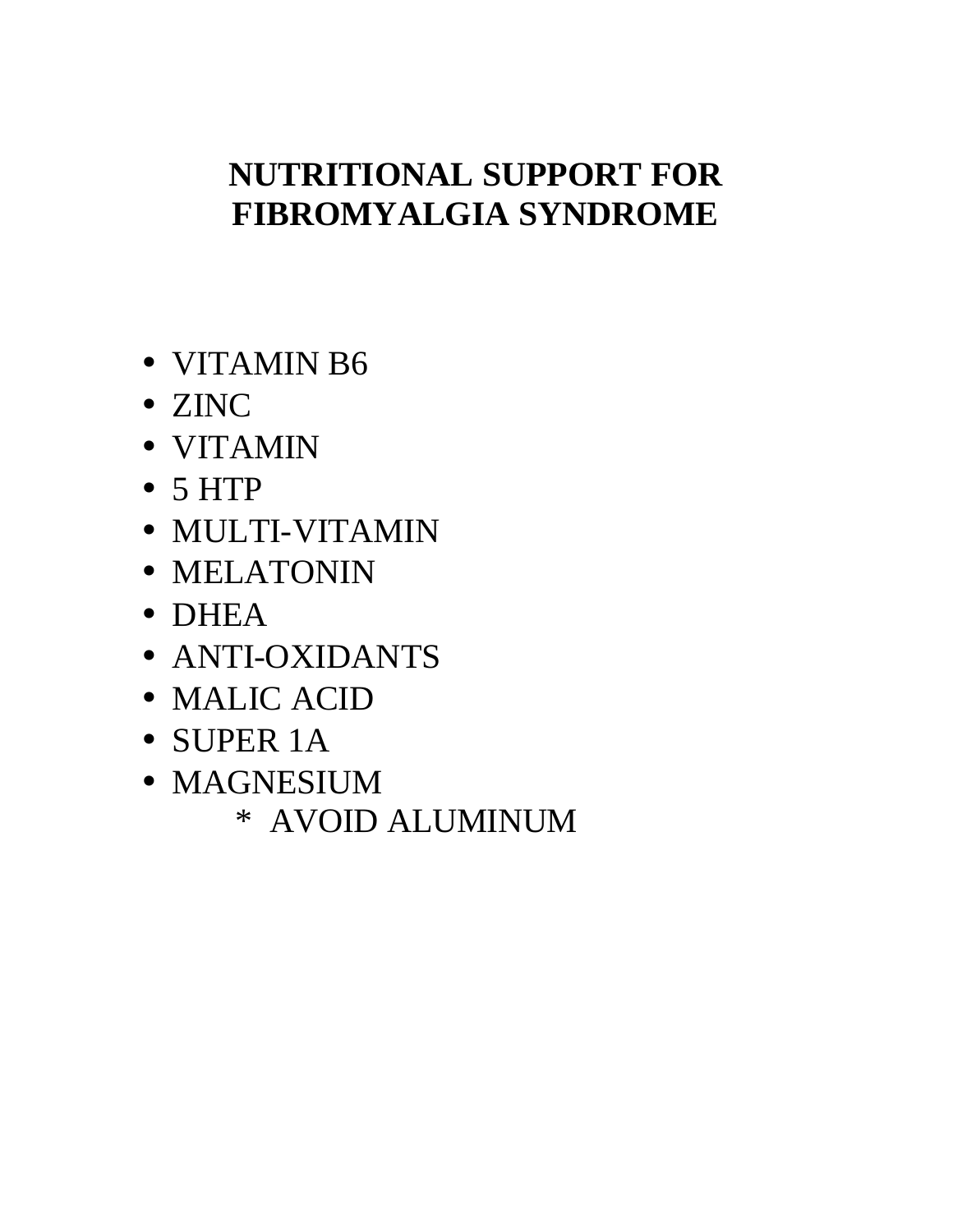#### **NUTRITIONAL PROTOCOL FOR FIBROMYALGIA SYNDROME**

(In order of importance)

- 1. DETOXIFICAITON? YEAST?
- 2. MAGNESIUM MALIC ACID MAGANESE VITAMIN B1 – THIAMIN VITAMIN B6 – PYRIDOXINE

#### 3. QUALITY MULTI-VITAMIN / MINERAL SUPPLEMENT

- 4. HERBAL SUPPORT A. PASSION FLOWER B. VALERIAN ROOT C. KAVA KAVA D. HOPS EXTRACT
- 5. THYROID SUPPORT?
- 6. 5-HTP, SUPER 1A
- 7. DHEA
- 8. INCREASE FIBER
	- PSYLLIUM
	- PERDIAM
	- FLAX SEED (BEST!)

#### 9. REPLACING INTESTINAL BACTERIA

10. AVOID ANTIBIOTICS IN FOOD